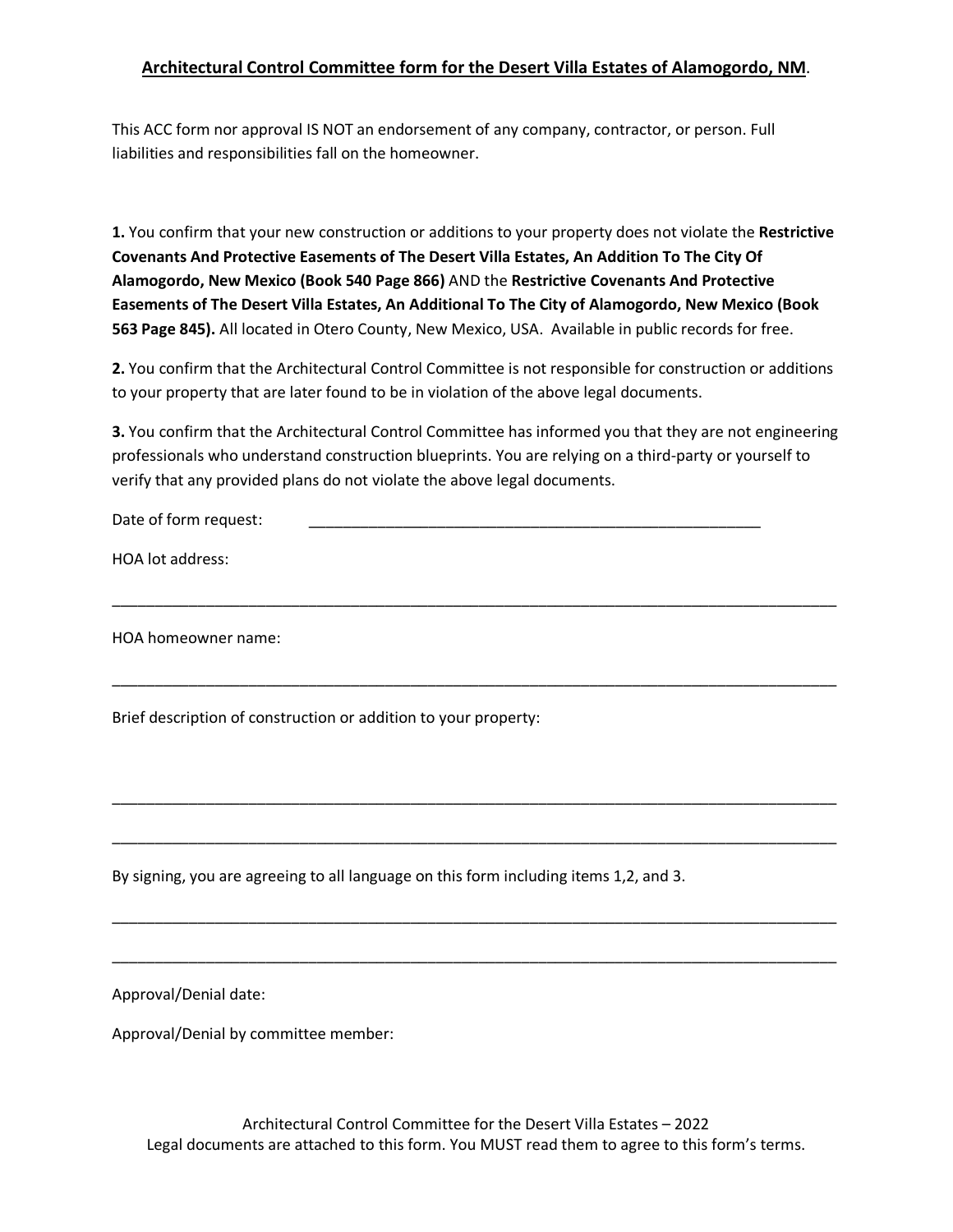## BOOK 540 PAGE 866

RESTRICTIVE COVENANTS AND PROTECTIVE EASEMENTS

THE DESERT VILLA ESTATES, AN ADDITION TO

THE CITY OF ALAMOGORDO, NEW MEXICO

#### DECLARATION

THE O'HARA'S, a partnership, is the owner of real estate within the City of Alamogordo, Otero County, New Mexico, particularly described as follows:

> Starting at the Northwest corner of said Section 11<br>and going S 89° 41' E along the North line of said<br>Section 11 a distance of 100.00 feet to the place of beginning of the tract of land described; thence continuing<br>S 89° 41' E along the North line of said Section 11 a distance of 2238.06 feet; thence S 0° 11' E a distance of 640.00 feet; thence S 44° 45' E a distance of 28.16 feet; thence S 89° 41' E a distance of 310.00 feet to the East line of said Northwest quarter; thence<br>S 0° 11' E along the East line of said Northwest guarter a distance of 670.14 feet; thence N 89° 49'<br>W a distance of 2572.86 feet to the East right-of-<br>way line of Airport Road; thence N 0° 03' E along said East right-of-way line a distance of 1336.67 feet to the place of beginning and containing 73.67 acres.

WHEREAS, THE O'HARA'S desire to impose certain restrictive covenants and mutual and reciprocal easements upon the tract of land relating to an orderly and uniform development of the said real estate and the improvements to be placed thereon.

BE IT THEREFORE DECLARED that the following covenants, restrictions and easements are declared and imposed upon the lands and the same shall run with the land and be binding upon all parties, purchasers and owners and upon their successors, assigns and privies and all persons claiming under or by or through them for the term of years or terms of years as herein provided.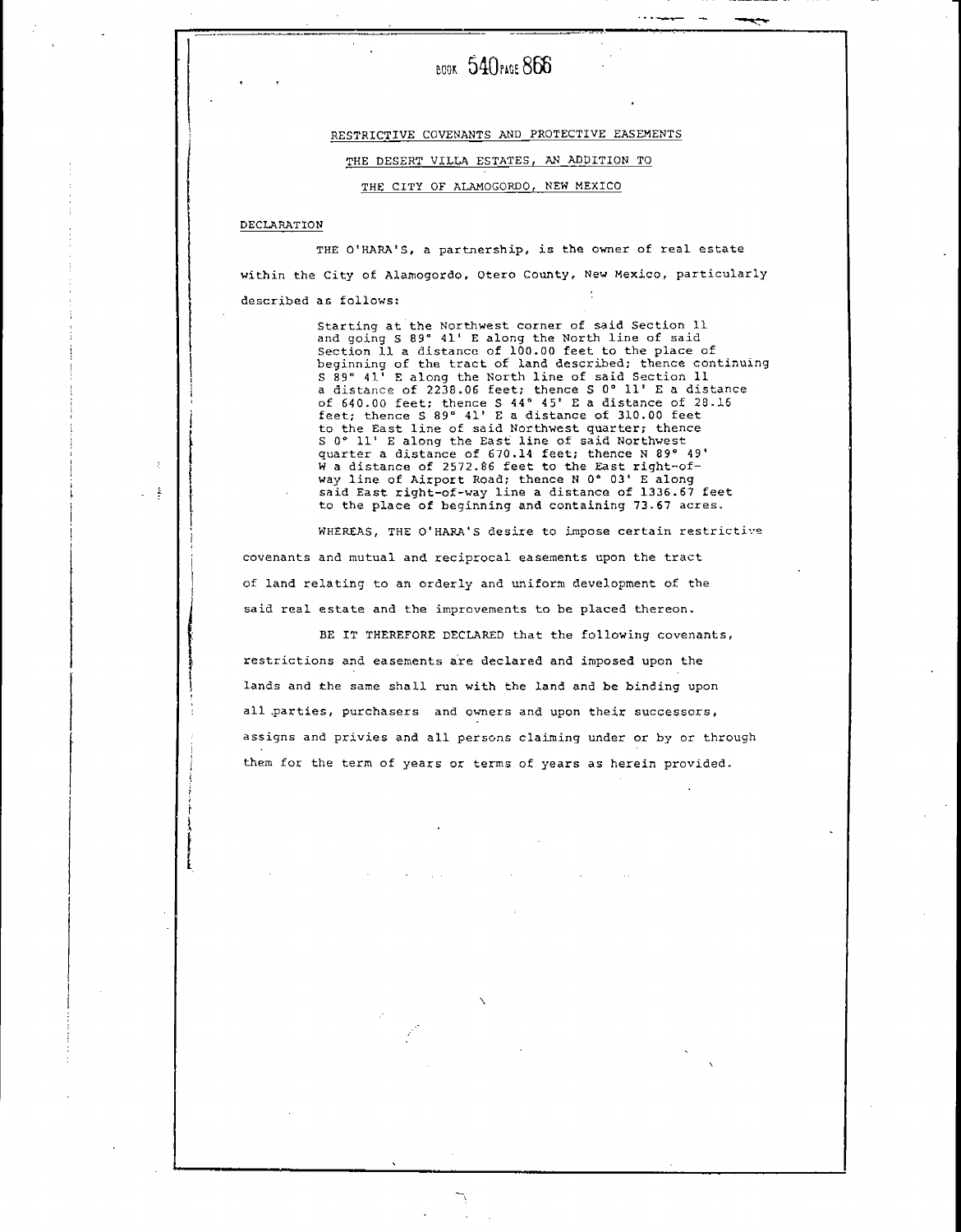### 800K 540 PAGE 867

 $-2-$ 

#### PART I. FULLY RESTRICTED RESIDENTIAL AREA.

The residential area covenants in Part II in their entirety shall apply to the residential lots in Desert Villa-Estates, an addition to the City of Alamogordo, Otero County, New Mexico.

PART II. RESIDENTIAL AREA COVENANTS.

A. LAND USE AND BUILDING TYPE.

1. No lots shall be used except for residential purposes.

2. No residence shall be erected, altered, placed or permitted to remain on any lot other than one detached single family, single storied dwelling.

B. MINIMUM HOME BUILDING REQUIREMENTS.

Each dwelling shall contain and conform to the following minimum home building requirements:

1. All housing shall be manufactured or modular housing. They shall conform to all requirements relating to such single family residential construction in new subdivisions as may be required by acts, statute, rule, regulation or ordinance of Federal, State and Local authorities and agencies and shall, as constructed, conform generally to the requirements of conventional or Federal, State or local mortgage financing programs.

C. Unless the foregoing general standard is higher the homes generally shall include the following:

1. Contain a minimum of 900 square feet within a minimum 2 car carport (1050 square feet without).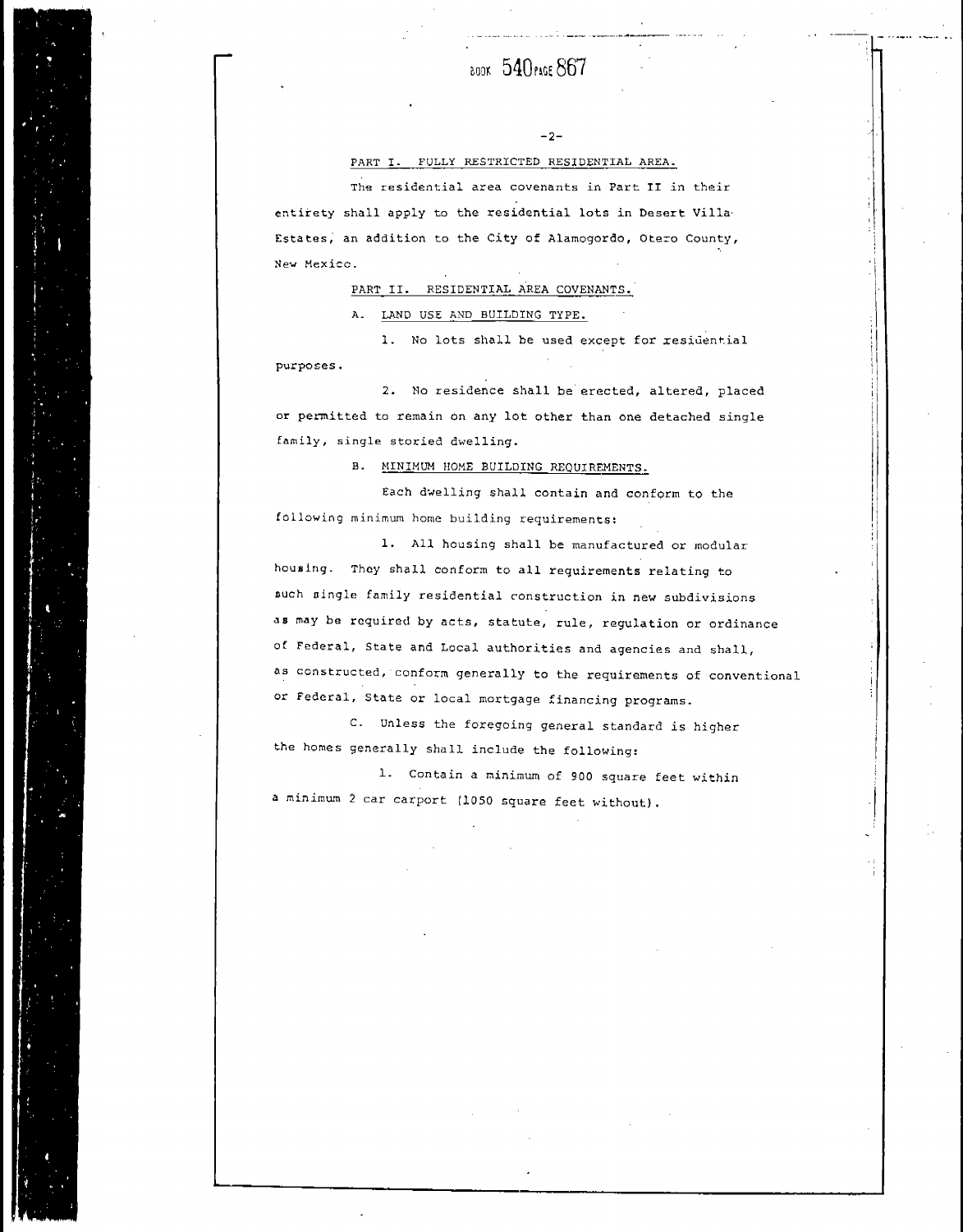### **BOOK 540 PAGE 868**

 $-3-$ 

2. Contain a minimum of two bedrooms and one bath, with recessed entry and outside storage accessible from the exterior, or the equivalent thereof.

3. Sidewall minimum ceiling height of 7 feet with center height of living room no less than 7 feet 6 inches.

4. Composition roof shingle, or an acceptable equal.

5. Residential conforming overhang not less than one foot or approved equal.

6. Residential lap siding, fiber board, plywood, treated wood or masonite.

7. Removed wheels, axles, hitch and any running gear.

8. Permanent attachment to a foundation.

9. Concrete driveway.

10. Front entrance deck not less than 64 square feet with steps and sidewalk from driveway.

11. All site improvements and amenities in place and complete.

12. All utilities connected and attached in a manner acceptable to the utility company or in a manner comparable to site-built housing applications.

13. The finish floor elevation shall not be greater than twenty four (24") inches above the finish ground elevation from the front (street side) elevation.

D. ARCHITECTURAL CONTROL.

 $\mathcal{A}_\mathrm{c}$  ,  $\mathcal{A}_\mathrm{c}$  ,

No building or improvement shall be erected, placed,

 $\langle\hat{z},\hat{\omega}_{\mathrm{NN}}\rangle$  ,  $\hat{\omega}_{\mathrm{NN}}$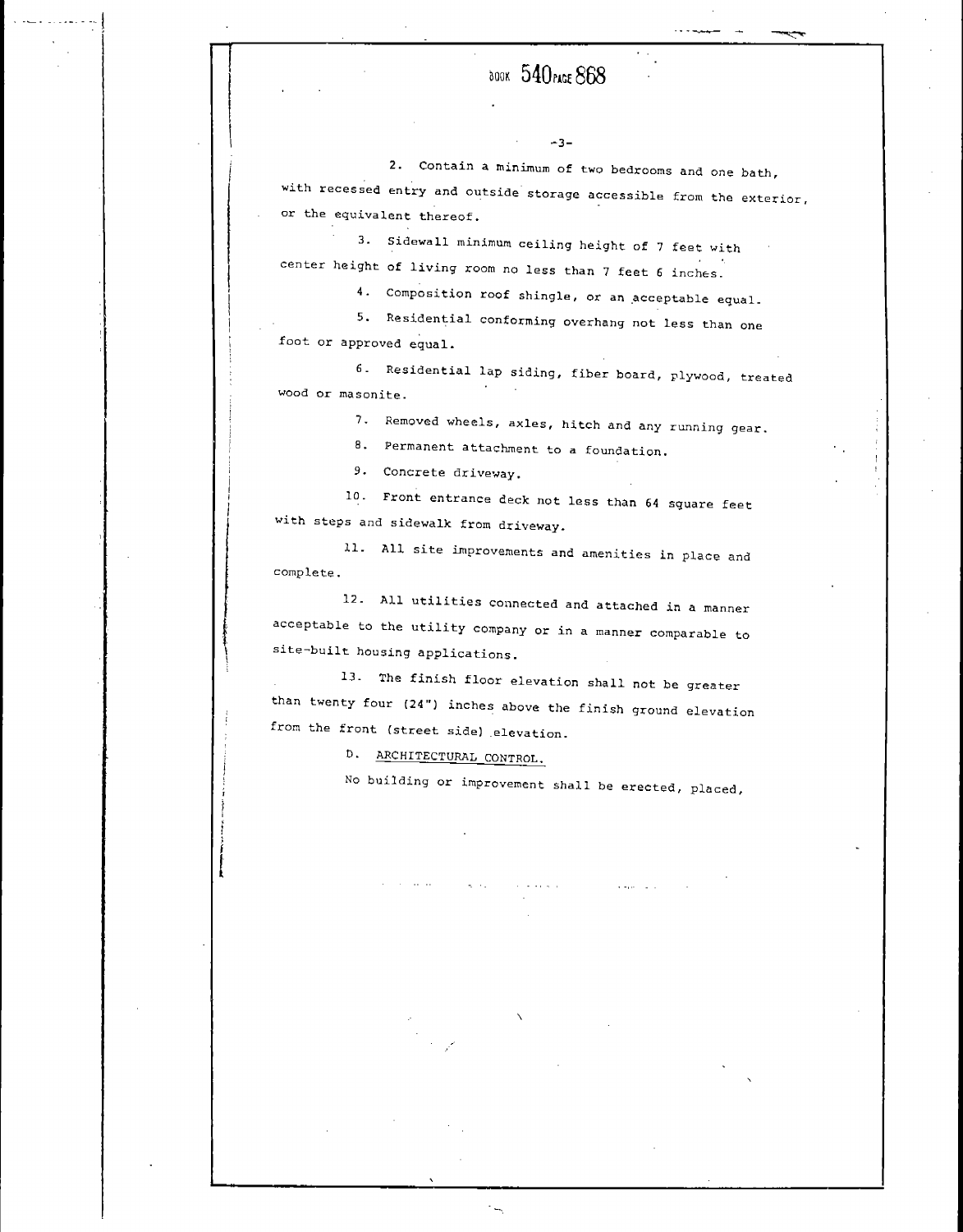**BOOK 540 PAGE 869** 

 $-4-$ 

altered or replaced on any lot until the construction plans and specifications and a plan showing the location of the structure have been approved by the Architectural Control Committee as to quality of workmanship and materials, harmony of external design with existing and or planned structures, and as to location with respect to topography and finish grade elevation. No fence or wall, except necessary retaining walls of minimum height, shall be erected or allowed to remain nearer the front street than the front building setback line.

On corner lots, no side fence or walls, except necessary retaining walls of minimum height shall be erected or allowed to remain nearer to the front street than the front of the dwelling, nor nearer the side street than the property line. There is no restriction as to height of fences which are erected behind the minimum setback line of the front street; except as stated or implied herein. Approval shall be as provided in Part III.

E. BUILDING LOCATION.

No building shall be located on any lot nearer to the front lot line or nearer to the side street line than the minimum building setback lines shown on the recorded plat. In any event, no building shall be located on any lot nearer than twenty-five (25) feet to the front lot line, or nearer than fifteen (15) feet to any side street line, except that as to streets toward which houses face, no building shall be located nearer than twentyfive (25) feet to the street property lines of the said streets.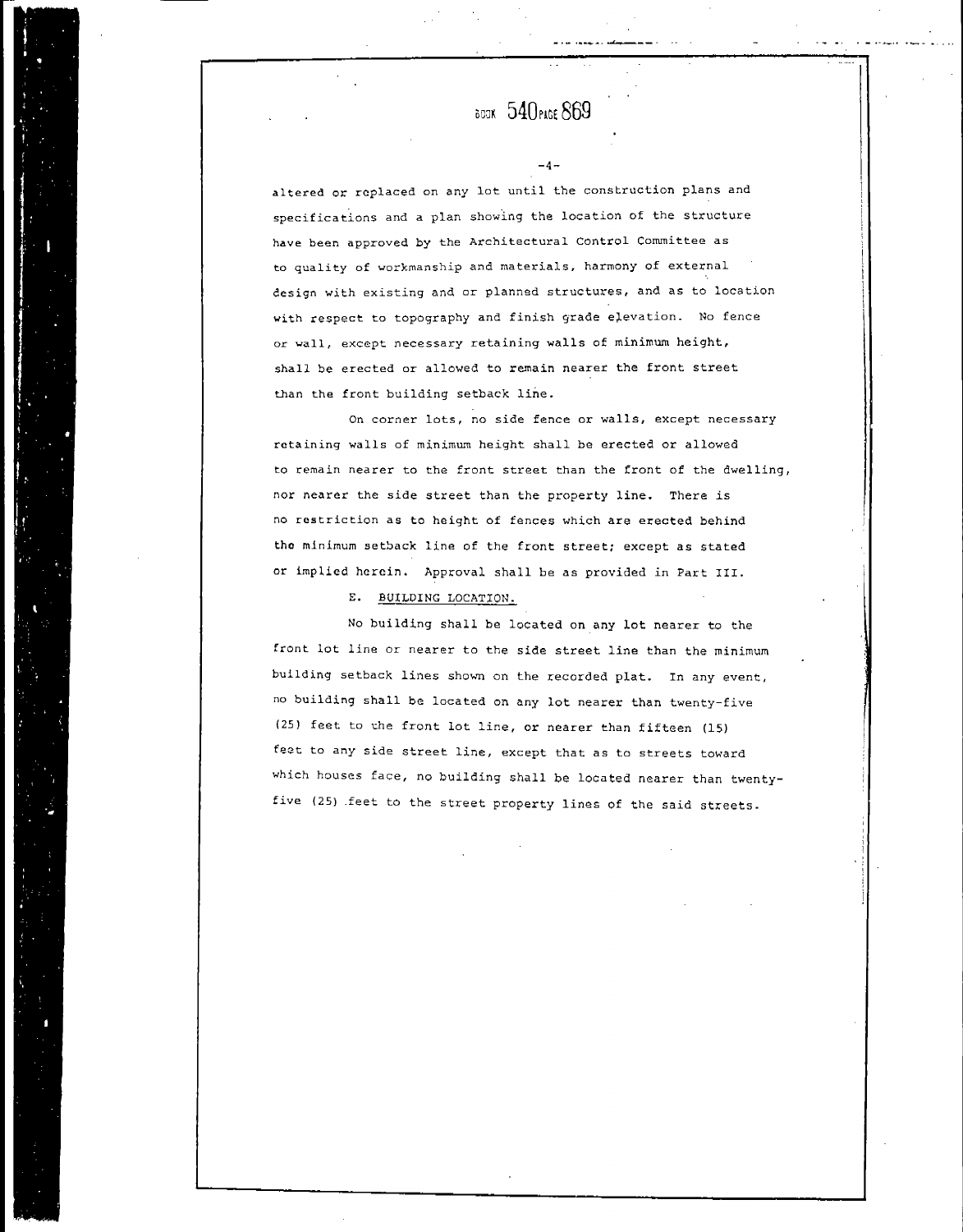$-5-$ 

No building shall be located nearer than five (5) feet to any exterior lot line except as may be permitted by City Ordinance. No dwelling shall be located on any interior lot nearer than twenty (20) feet to the rear lot line. For the purposes of this covenant, eaves, steps and open porches shall not be considered as a part of a building, provided, however, that this shall not be construed to permit any portion of a building, on a lot to encroach upon another lot.

F. LOT AREA AND WIDTH.

No dwelling shall be erected or placed on any lot having a width of less than sixty (60) feet at the minimum building setback line. Each lot shall have an area of not less than 6,000 square feet.

G. EASEMENTS.

Easements for installation and maintenance of utilities and drainage facilities are reserved as shown on the recorded plat. Within these easements, no structure, planting or other material shall be placed or permitted to remain which may damage or interfere with the installation and maintenance of utilities, or which may change the direction of flow of drainage channels in the easements, or which may obstruct or retard the flow of water through drainage channels in the easements. The easement area of each lot and all improvements in it shall be maintained continuously by the owner of the lot, except for those improvements for which a public authority or utility company is responsible.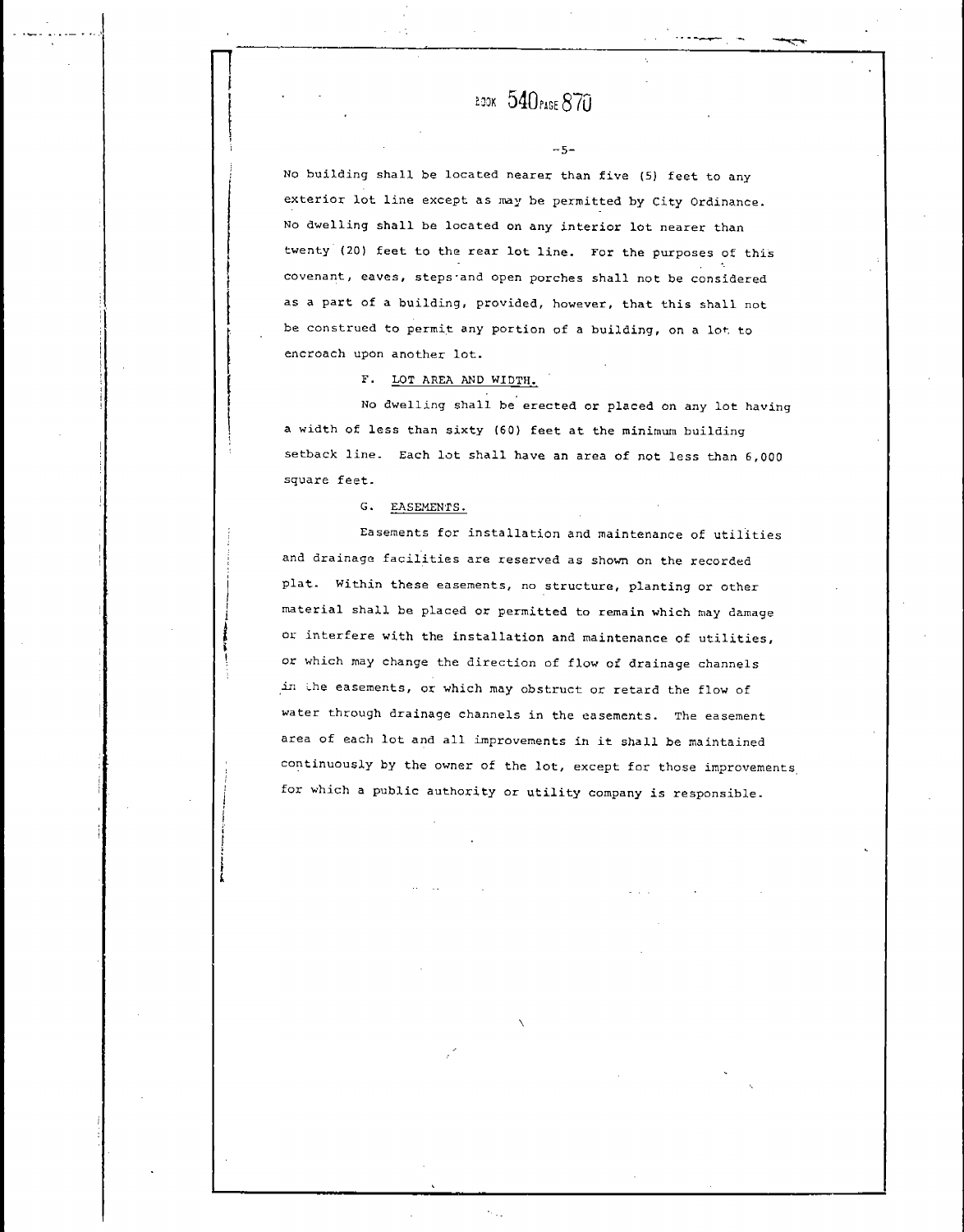$\frac{1}{2}$  800K  $\,540$ PAGE  $871$ 

 $-6-$ 

**\_\_\_**\_\_\_\_\_

#### NUISANCES. H.

No noxious or offensive activity shall be carried on upon any lot, nor shall anything be done thereon which may be or may become an annoyance or nuisance to the neighborhood.

#### TEMPORARY STRUCTURES AND INITIAL OCCUPANCY OF  $T_{\star}$ PERMANENT RESIDENCE.

No structure of a temporary character, trailer, basement, tent, shack, garage, barn, or other out-building, shall be used on any lot at any time as a residence either temporarily or permanently. Nor shall any residence be occupied initially until its completion has been approved by the Architectural Committee. Landscaping shall be completed within the time limits after occupancy and after in that manner agreed to between owner and the Committee as time of completion.

J. SIGNS.

No sign of any kind shall be displayed to the public view on any lot except one professional sign of not more than ona (1) square foot, one (1) sign of not more than five (5) square feet advertising the property for sale or rent, or signs used by a builder to advertise the property during the construction and sales period.

K. OIL AND MINING OPERATIONS.

No oil drilling, oil development operations, oil refining, quarrying, or mining operations of any kind shall be permitted upon or in any lot, nor shall oil wells, tanks, tunnels, mineral excavations or shafts be permitted upon or in any lot.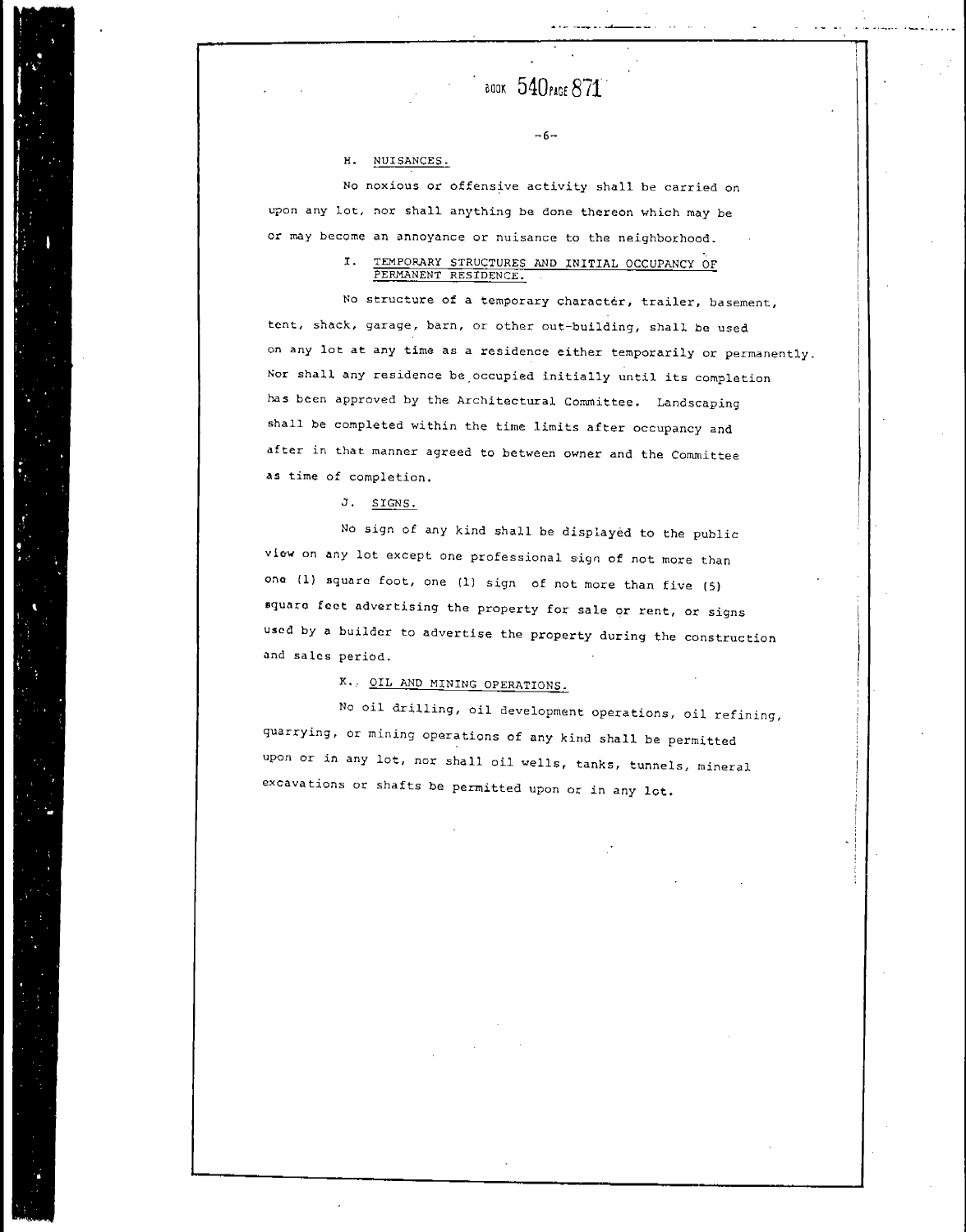$-7-$ 

#### L. LIVESTOCK AND POULTRY.

No animals, livestock, or poultry of any kind shall be raised, bred, or kept on any lot, except that dogs, cats or other household pets may be kept provided that they are not kept, bred or maintained for any commercial purposes.

M. GARBAGE AND REFUSE DISPOSAL.

No lot shall be used or maintained as a dumping ground for rubbish. Trash, garbage, or other waste shall not be kept except in sanitary containers. All incinerators or other equipment for the storage or disposal of such material shall be kept in a clean and sanitary condition.

N. WATER SUPPLY.

No individual water-supply system shall be permitted on any lot. Water supply for every lot shall be obtained from the public water system, maintained by the City of Alamogordo, New Mexico.

O. SEWAGE DISPOSAL.

No individual sewage-disposal system shall be permitted on any lot. Sewage disposal for every lot shall be by means of the public sewage-disposal system, maintained by the City of Alamogordo, New Mexico.

P. SIGHT DISTANCE AT INTERSECTIONS.

No fence, wall, hedge, or shrub planting which obstructs sight lines at elevations between two (2) and six (6) feet above the roadways shall be placed or permitted to remain on any corner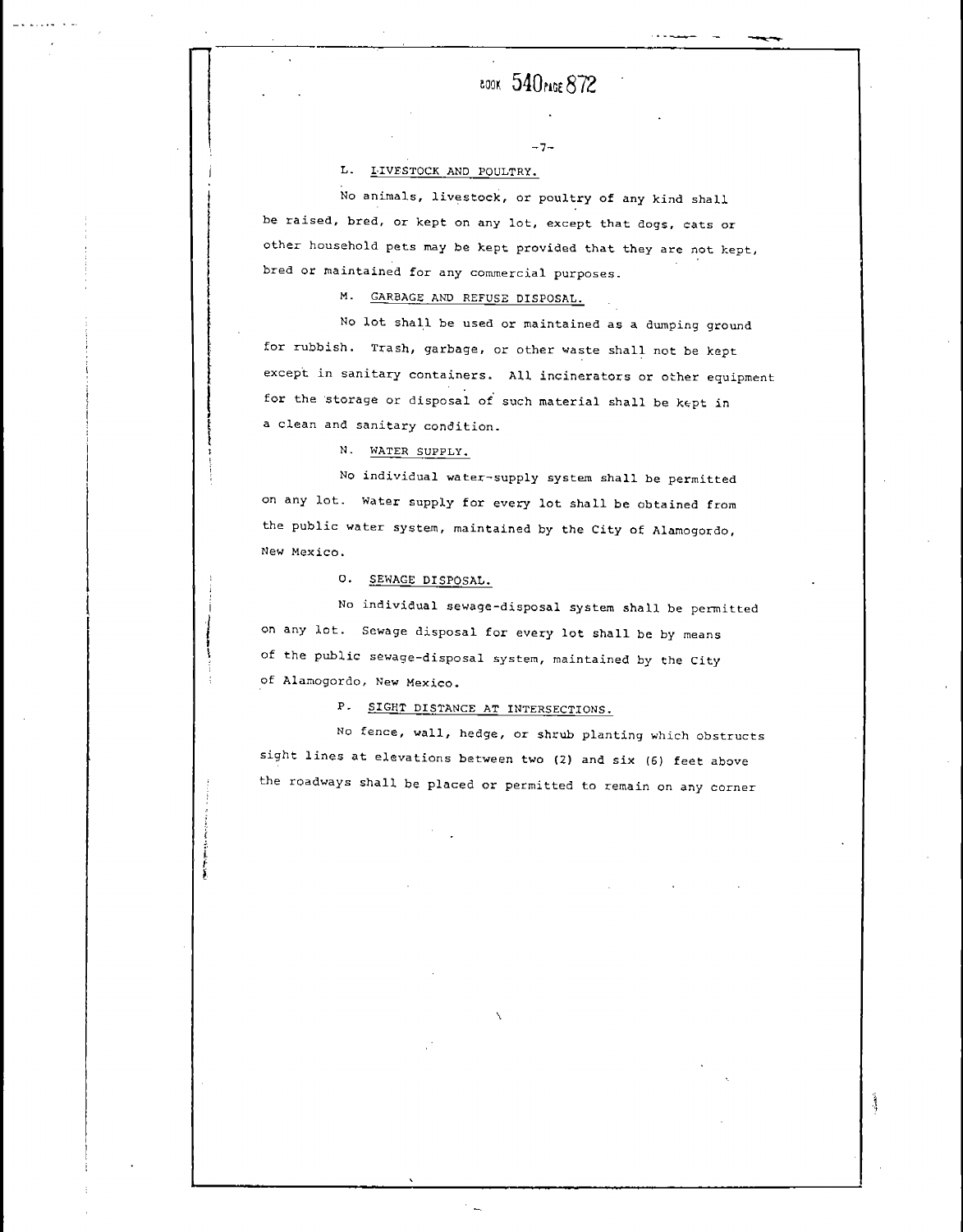$-R -$ 

بالمسترد والمساور المروانية

المتهام والمتعاطف

lot within the triangular area formed by the street property lines and a line connecting them at points twenty-five (25) feet from the intersection of the street lines, or in the case of a rounded property corner from the intersection of the street property lines extended. The same sight-line limitations shall apply on any lot within ten (10) feet from the intersection of a street property line with the edge of a driveway or alley pavement. No tree shall be permitted to remain within such distances of such intersections unless the foliage line is maintained at sufficient height to prevent obstruction of such sight lines.

#### PART III. ARCHITECTURAL CONTROL COMMITTEE.

1. MEMBERSHIP.

The Architectural Control Committee is composed of:

- 1. Denny L. O'Hara 607 S. White Sands Blvd. Alamogordo, New Mexico 88310
- 2. Denny F. O'Hara 607 S. White Sands Blvd. Alamogordo, New Mexico 88310
- 3. Michael O'Hara 607 S. White Sands Blvd. Alamogordo, New Mexico 88310

A majority of the committee may designate a representative to act for it. In the event of death or resignation of any member of the committee, the remaining members shall have full authority to designate a successor. Neither the members of the committee, nor its designated representatives, shall be entitled to any compensation for services performed pursuant to this covenant.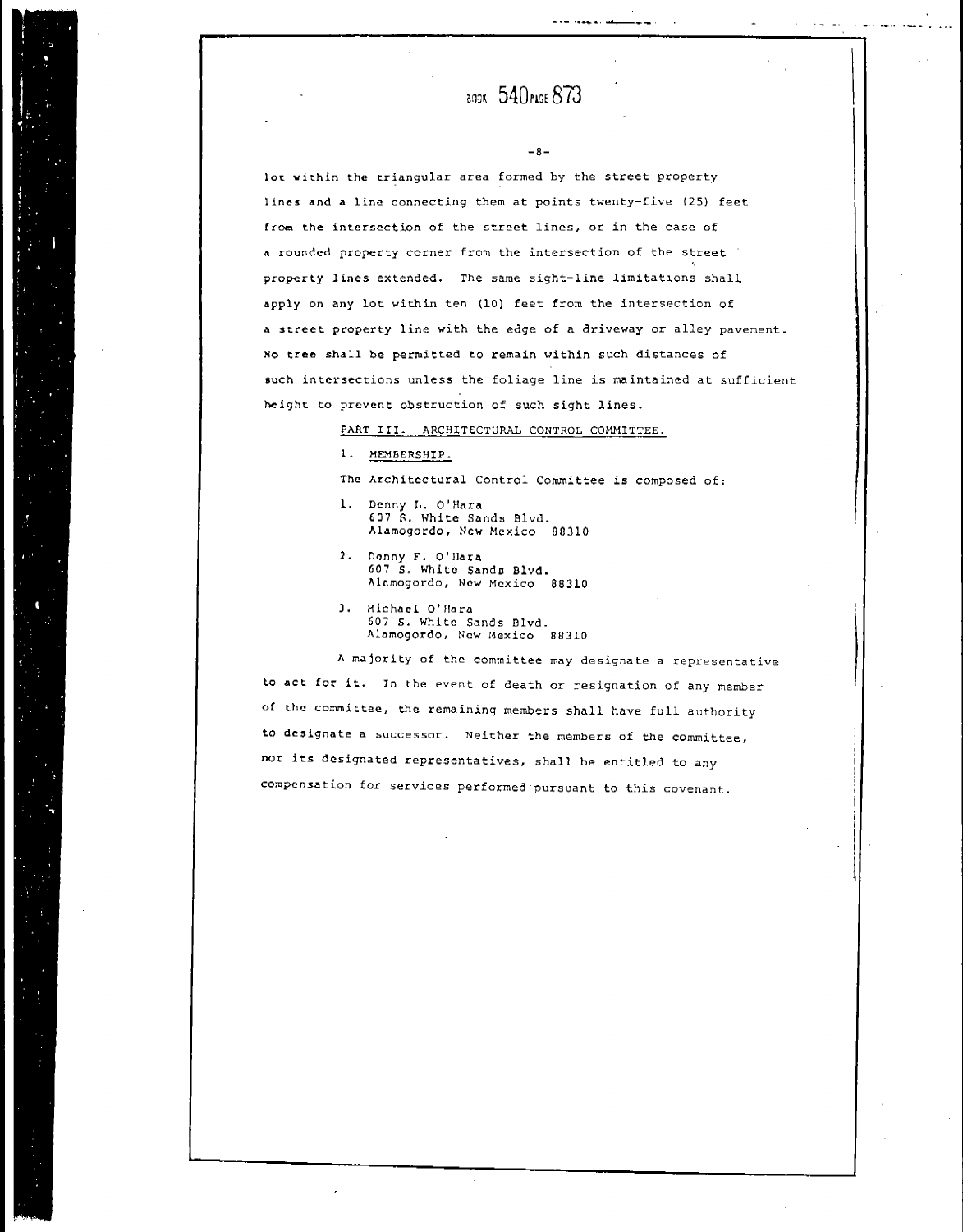## аоок 540 РАСЕ 874

 $-9-$ 

At any time, the then record owners of a majority of lots shall have the power through a duly recorded written instrument to change the membership of the committee or to withdraw from the committee or to restore to it any of its powers and duties.

2. PROCEDURE.

The committee's approval or disapproval as required in these covenants shall be in writing. In the event the committee, or its designated representative, fails to approve or disapprove within thirty (30) days after plans and specifications have been submitted to it, or, if no suit to enjoin the construction has been commenced prior to the completion thereof, approval will not be required and the related covenants shall be deemed to have been fully complied with.

PART IV. GENERAL PROVISIONS.

1. TOLERANCE.

A six (6") inch tolerance by reason of mechanical variance of construction is allowed for minimum distance requirements from lot line.

 $2.$  TERM.

These covenants are to run with the land and shall be binding on all parties, their successors, assigns and privies and all persons claiming by, through or under them for a period of thirty (30) years from the date these covenants are recorded. After this period the covenants shall be automatically extended for successive periods of ten (10) years unless an instrument signed by a majority of the then owners of the lots has been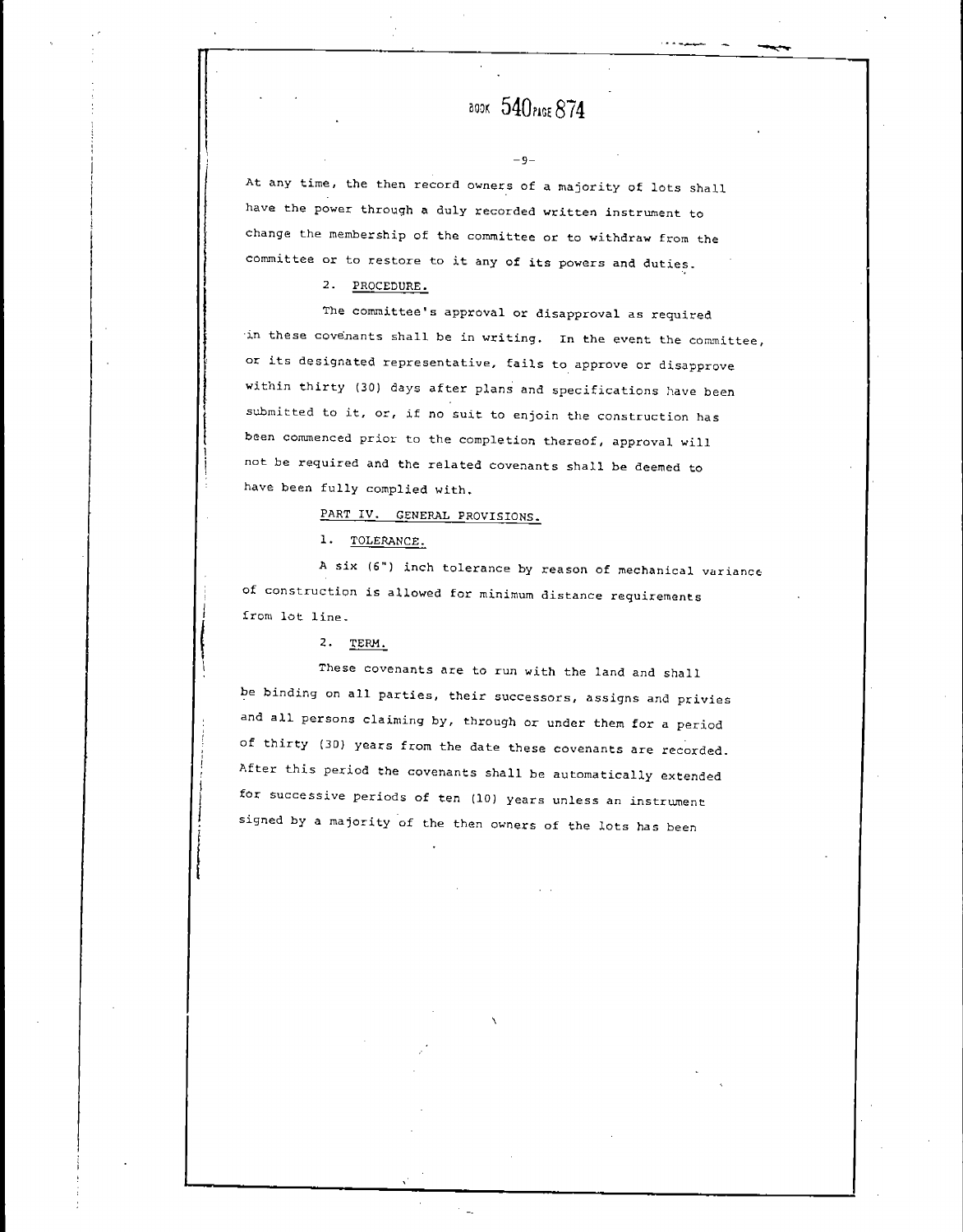$-10-$ 

بنقصاء والمحادث الحادية

placed of record in the County Clerk's Office, requesting amending or agreeing to change the covenants in whole or in part. Votes shall be counted on the basis of one (1) vote for each lot owned.

3. ENFORCEMENT.

Enforcement shall be by proceedings at law or in equity against any person or persons violating or attempting to violate any covenant either to restrain violation or to recover damages.

4. SEVERABILITY.

Invalidation of any one of these covenants by judgment or . surt order or by ordinance of the City of Alamogordo, New Mexico shall in nowise affect any of the other provisions which shall be and remain in full force and effect.

5. AMENDMENT.

These covenants may be amended [in whole or in part] at any time an instrument signed by a majority of the owners of the lots has been recorded agreeing to [amend said covenants In whole or in part to) include additional property under the terms hereof or to exclude specifically described property from the provisions hereof. Votes shall be counted on the basis of one (1) vote for each lot owned within the subject area.

IN WITNESS WHEREOF, the said owners have caused this instrument to be executed this  $\mu^{\text{ref}}$  day of  $\theta$ croses. , 1983.

THE O'HARA'S, a general partnership

By General Partners: Henry 1 Pitars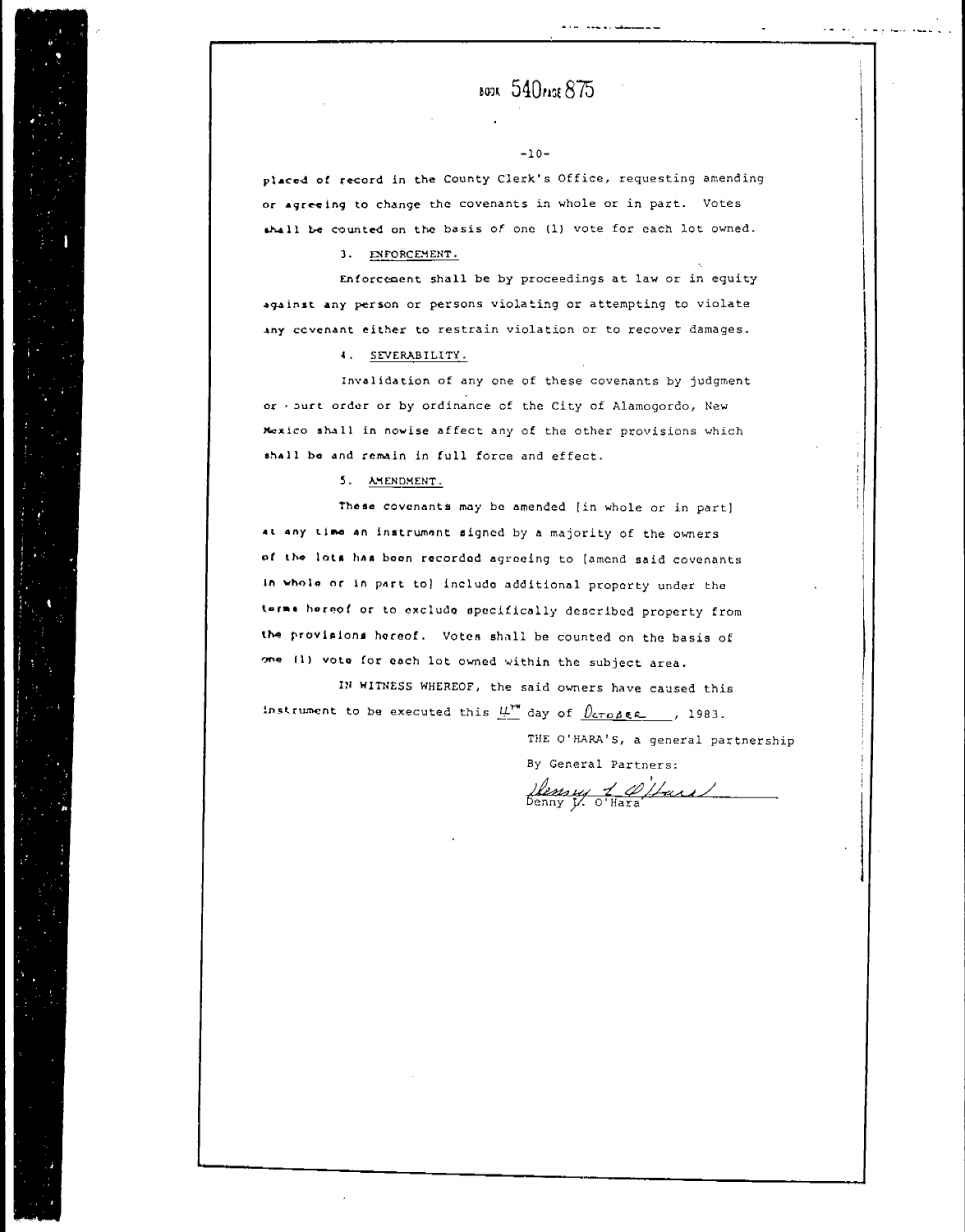$\epsilon$  $\sim$  $\sim$   $\sim$ BOOK 540 PASE 876  $-11-$ J. E. White Jejín  $\overline{\wedge^1$ Hara 'a s معد /rt 7  $H<sub>2</sub>$ ノム Michael Martin O'Hara STATE OF NEW MEXICO)  $\mathcal{L}$  $ss:$ COUNTY OF OTERO  $\overline{)}$ The foregoing instrument was acknowledged before me this day of  $Q_{c10}Mm...$ , 1983, on behalf of THE O'HARA'S, a general partnership, by Denny L. O'Hara, Jean O'Hara, Denny F. O'Hara, general F. O'Hara, Patricia Jean O'Har partners. OFFICIAL zê h <u>l den</u> ionature: Motary Public My Commission Expires:  $8 - 18 - 55$  $9 - 19 - 95$ 25370 **L. LA INEW MEXICO STEAD COUPLY** |ss PILED FOR BET .<br>dav  $9/5/5$ 

 $\zeta \sim 10^{-1}$ 

J.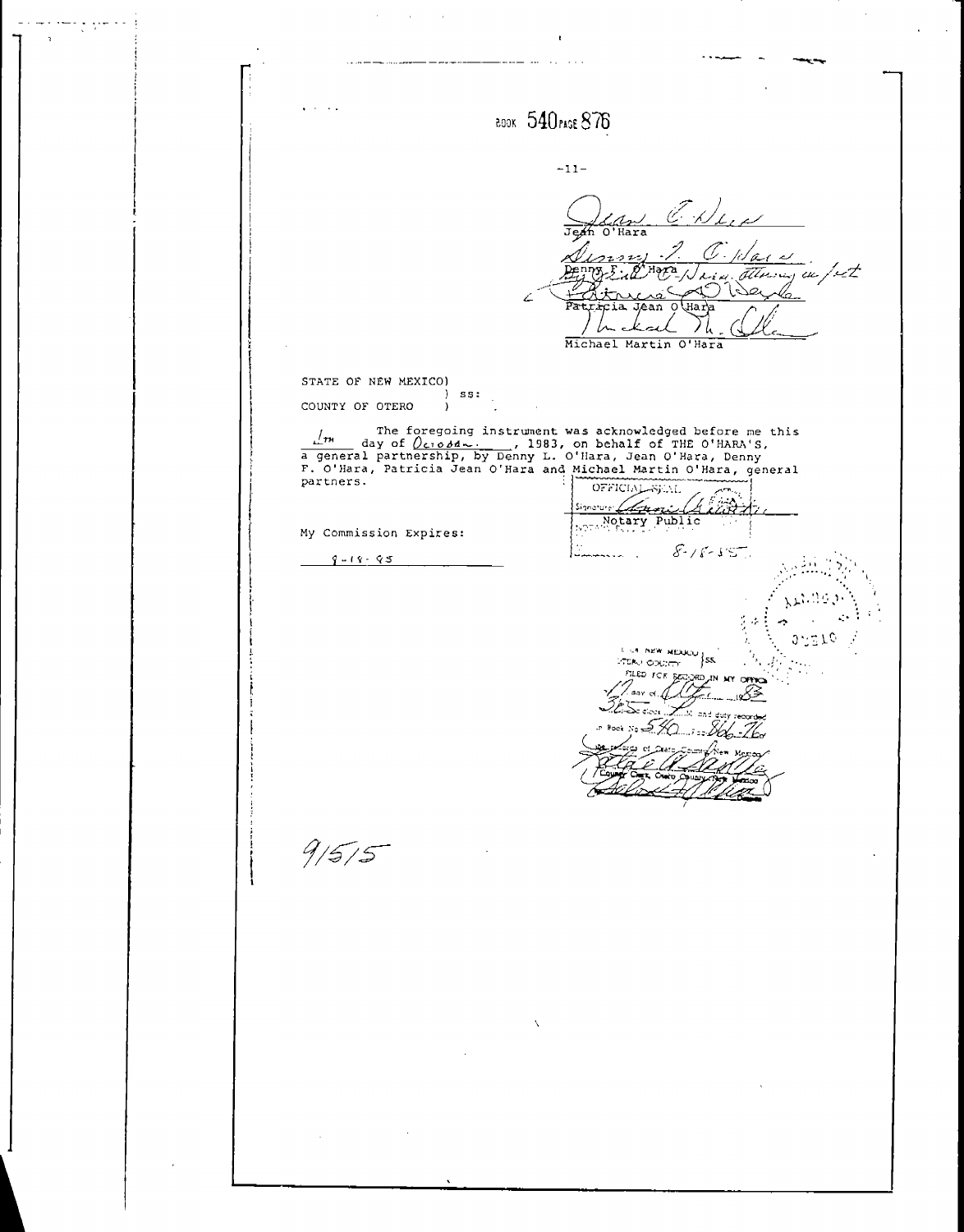### **BOOK . 563 PAGE 845**

### RESTRICTIVE COVIDANTS AND PROTECTIVE EASEBRATS THE DESERT VILLA ESTATES, AN ADDITION TO THE CITY OF ALMEXONDO, HAN MIXICO

#### **DICLARATION**

and

same.

 $\mathbb{E}^{\frac{1}{2}}_{\mathcal{A}}\mathbb{E}_{\mathcal{A}}\mathbb{E}_{\mathcal{A}}$ 

THE O'HARA'S, a partnership, is the owners of real estate within the City of Alamogordo, Otero County, New Mexico, particularly described as follows:

Starting at the forthwest corner of said Section 11 and going 5<br>89 degrees 41' L along the Horth line of said Section 11 a<br>distance of 100.00 feet to the place of beginning of the tract<br>of land described; thence continuing thence S C degrees 111' L a distance of 640.00 feet; thence S 44<br>degrees 45' L a distance of 20.16 feet; thence S 89 degrees 41' E a distance of 310.00 feet to the Last line of said lorthwest<br>quarter; thence S 0 degrees 11' L along the Last line of said Northwest quarter a distance of 670.14 feet; thence  $\frac{1}{1}$  80 degrees  $\frac{1}{10}$  betthwest quarter a distance of 670.14 feet; thence  $\frac{1}{1}$  80 degrees  $\frac{1}{10}$  w a distance of 2572.86 feet to the East right-of-way beginning and containing 73.67 acres.

WHEREAS, THE C'HARA'S imposed certain restrictive covenants and mutual and reciprocal easements upon the tract of land relating to an orderly and uniform development of the said real estate and the improvements to be placed thereon under Restrictive Covenants recorded in Book 540, page 866, et seq. on October 17, 1983, in the office of the County Clerk, Otero County, New Mexico;

MHEREAS, THE O'HARA'S remain the sole owner of all said tract, now subdivided into the lots and blocks known as Desert Villa Estates, an addition to the City of Alamogordo, Now Mexico, as shown on the official plat of the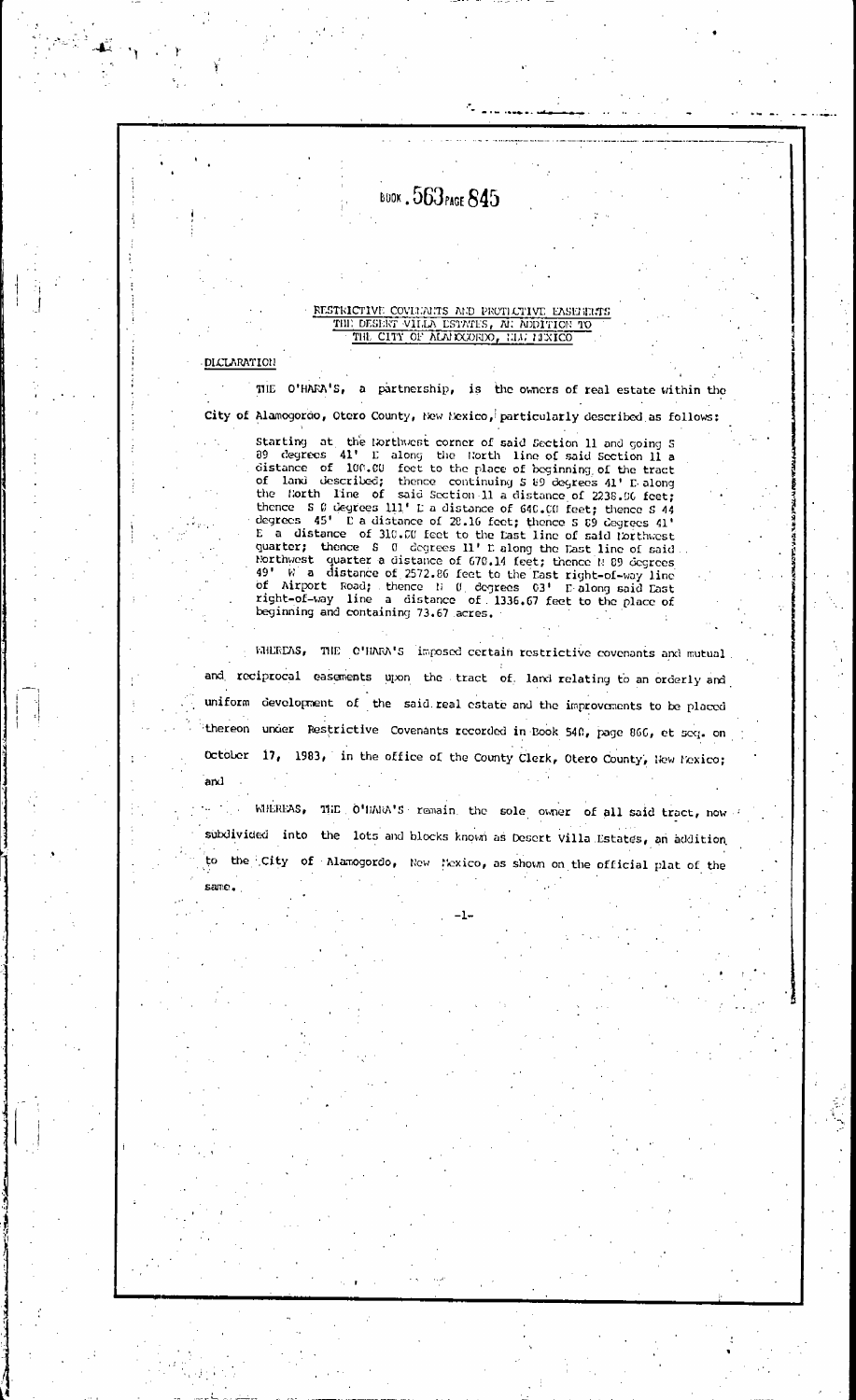# воок, 563 глас 846

BE IT THERIFORE DICLARID that the following covenants, restrictions and easements as amended herein are declared and imposed upon the lands and the same shall run with the land and be binding upon all parties, purchasers and owners and upon their successors, assigns and privies and all persons claiming under or by or through them for the term of years or terms of years as herein provided. PART I. FULLY RESTRICTED RESIDERTIAL AREA.

The residential area covenants in Part II in their entirety shall apply to the residential lots in Desert Villa Estates, an addition to the City of Alamogordo, Otero County, New Mexico.

### PART II. RESIDENTIAL AREA COVERNITS. A. LAND USE ALD BUILDING TYPE.

1. No lots shall be used except for residential purposes.

2. No residence shall be erected, altered, placed or permitted to remain on any lot other than one detached single family, single storied  $d$ welling.

#### B. MINIMUM HOLE BUILDING REQUIREMENTS.

Each dwelling shall contain and conform to the following minimum home building requirements;

1. Dwelling may be site built or manufactured or modular housing. They shall conform otherwise to all requirements relating to such single family residential construction in new subdivisions as may be required by acts, statute, rule, regulation or ordinance of Foderal, State and Local authorities and agencies and shall, as constructed, conform generally to the requirements of conventional or federal, State or local mortgage financing programs.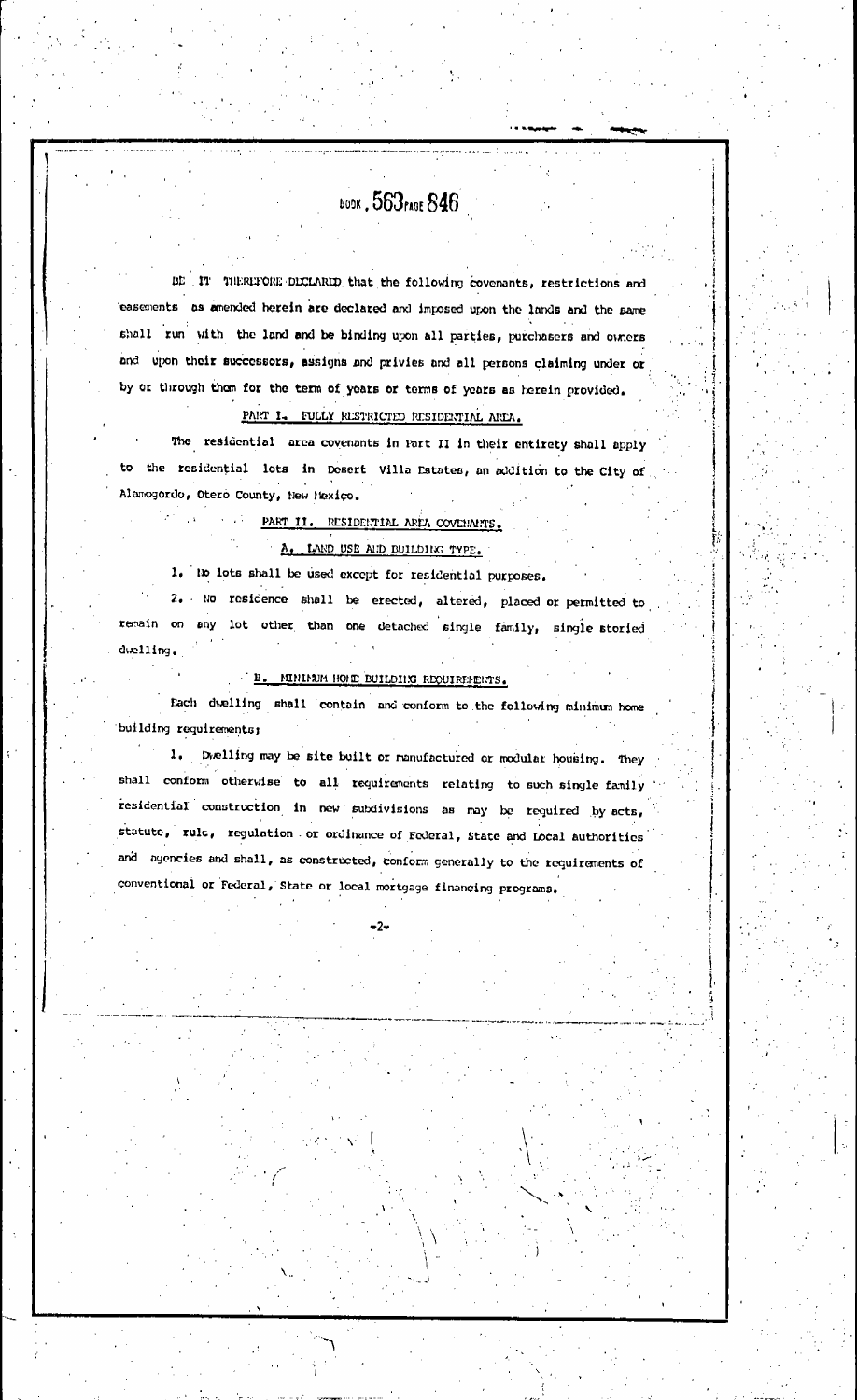# **BUDK . 563 PAGE 847**

### C. UNLESS THE FORECOING GENERAL STANDARD IS HIGHER THE HOLTS GENERALLY SHAL

#### INCLUDE THE FOLLOWING.

1. Contain a minimum of 840 square fect with a minimum 1 car carport.

2. Contain a minimum of two bedrooms and one bath.

 $\overline{\mathbf{3}}$ Sidewall minimum ceiling height of 7 feet with center height of living room no less than 7 feet 6 inches.

4. Composition roof shingle, or an acceptable equal. 5. Residential lap siding, fiber board, plywood, treated wood or  $\mathsf{masonite}$ ,  $\mathscr{N}$ 

6. Removed wheels, axles, hitch and any running gear.

7. Permanent attachment to a foundation.

8. Concrete driveway.

 $9<sub>1</sub>$ Front entrance deck not less than 64 square feet with steps and sidewalks.

All site improvements and amenities in place and complete.  $10.$ 

11. All utilities connected and attached in a manner acceptable to the

utility company or in a manner comparable to site-built housing applications. 12. The finish floor elevation shall not be greater than twenty four (24") inches above the finish ground elevation from the front (street side) elevation.

**ARANTES ARANTES** 

**Little Avenue** 

D. ARCHITECTURAL CONTROL.

No building or improvement shall be erected, placed, altered or replaced on any lot until the construction plans and specifications and a plan showing. the location of the structure have been approved by the Architectural Control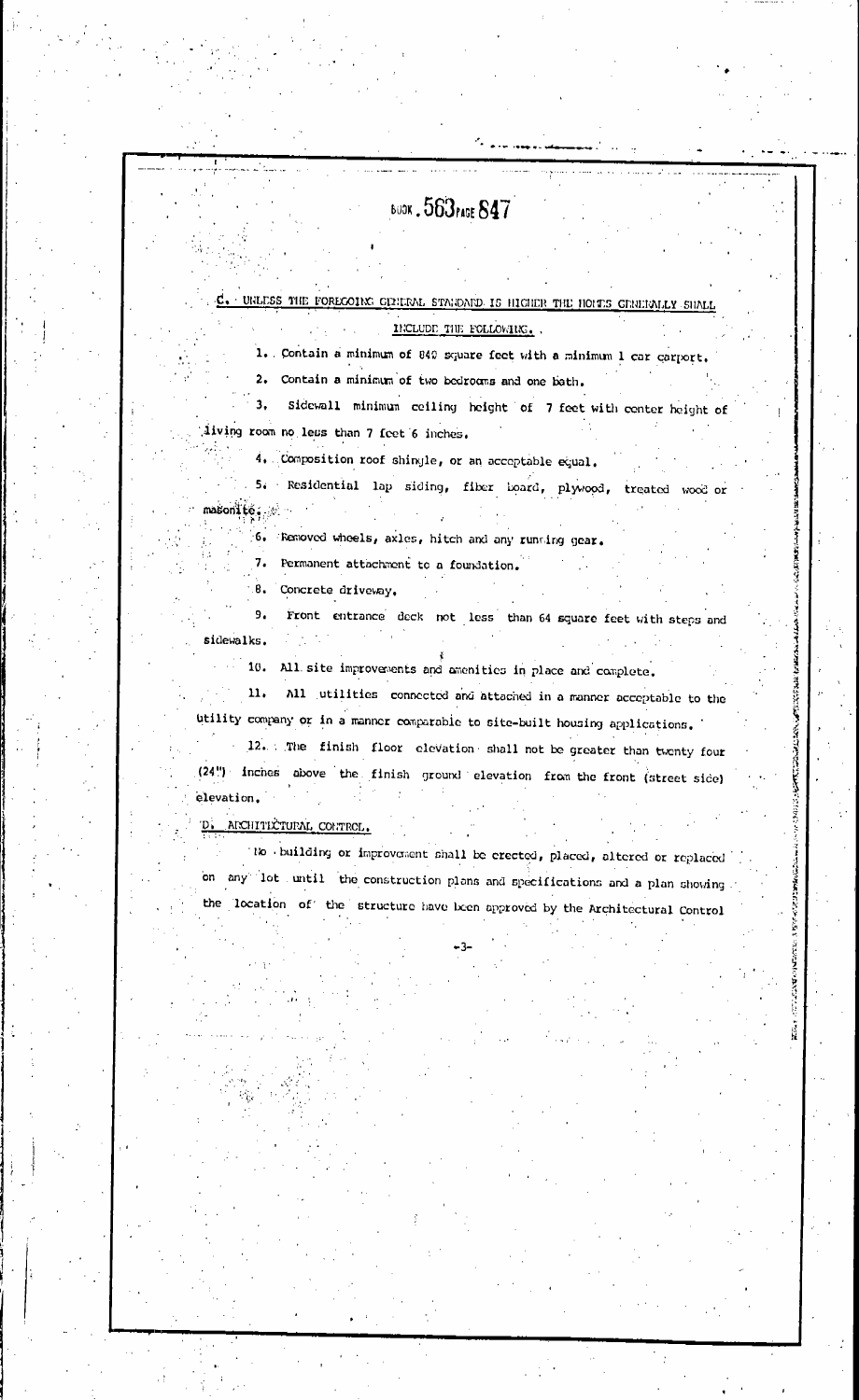BUOK . 563 PAGE 848

Committee as to quality of workmanship and materials, harmony of external design with existing anxi/or planned structures, and as to location with respect to topography and finish grade elevation. No fence or wall, except necessary retaining walls of minimum height, shall be erected or allowed to remain nearer the front street than the front building setback line.

On corner lots, no side fence or walls, except necessary retaining walls of minimum height shall be erected or allowed to remain nearer to the front street than the front of the dwelling, nor nearer tdhe side street than the property line. There is no restriction as to height of fences which are erected. behind the minimum setback line of the front street; except as stated or implied herein. Approval shall be as provided in Part III. E. EUILDING LOCATION.

No building shall be located on any lot nearer to the front lot line or nearer to the side street line than the minimum building setback lines shown on the recorded plat. In any event, no building shall be located on any lot nearer than twenty-five (25) feet to the front lot line, or nearer than fifteen (15) feet to any side street line, except that as to streets toward which houses face, no building shall be located nearer than tuenty-five (25) feet to the street property lines of the said streets. No building shall be located nearer than five (5) feet to any exterior lot line except as may be permitted by City Ordinance. No duelling shall be located on any interior lot nearer than tuenty (20) feet to the rear lot line. For the purposes of this covenant, eaves, steps and open porches shall not be considered as a part of a building, provided, however, that this shall not be construed to permit any portion of a building,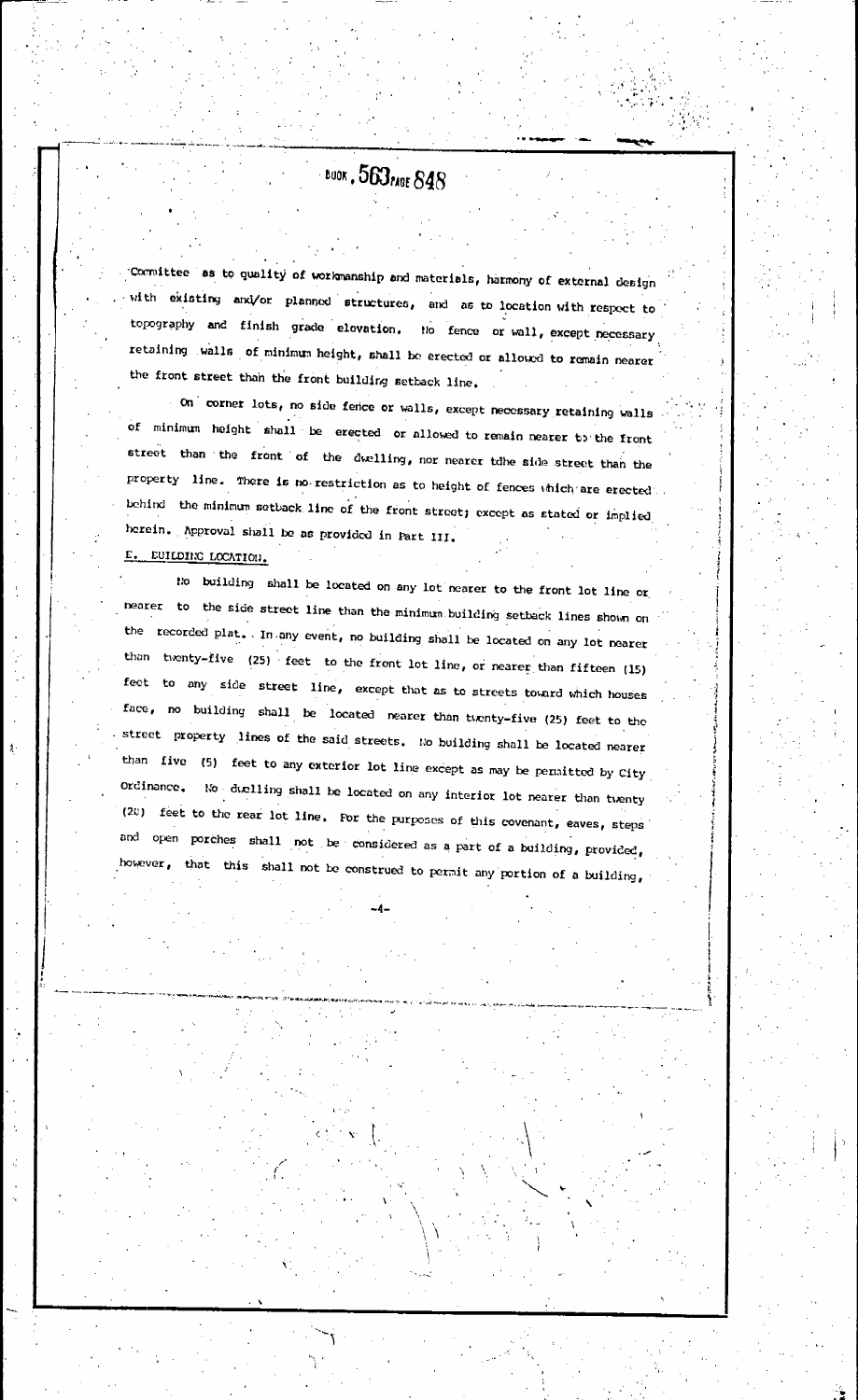**BOOK . 563rADE 849** 

on a lot to encroach upon another lot.

F. LOT AREA AND WIDTH.

No dwelling shall be erected or placed on any lot having a width of less than sixty (60) feet at the minimum building setback line. Each lot shall have an area of not less than 6,000 square fect.

G. TASEMENTS.

-Lasements for installation and maintenance of utilities and drainage facilities are reserved as shown on the recorded plat. Within these easements, no structure, planting or other matercial shall be placed or permitted to remain which may damage or interfere with the installation and maintenance of utilities, or which may change the direction of flow of drainange channels in the easements, or which may obstruct or retard the flow of water through drainage channels in the easements. The casement area of each lot and all improvements in it shall be maintained continuously by the owner of the lot, except for those improvements for which a public authority or utility company is responsible.

H. NUISANCES.

No noxious or offensive activity shall be carried on upon any lot, nor shall anything be done thereon which may be or may become an annoyance or nuisance to the neighborhood.

I. TEPPOFARY STRUCTURES AND INITIAL OCCUPANCY OF PERMANIAT PESIDENCE.

No structure of a tomporary character, trailer, basement, tent, shack, yarage, barn, or other out-building, shall be used on any lot at any time as a residence either temporarily or permanently. Nor shall any residence be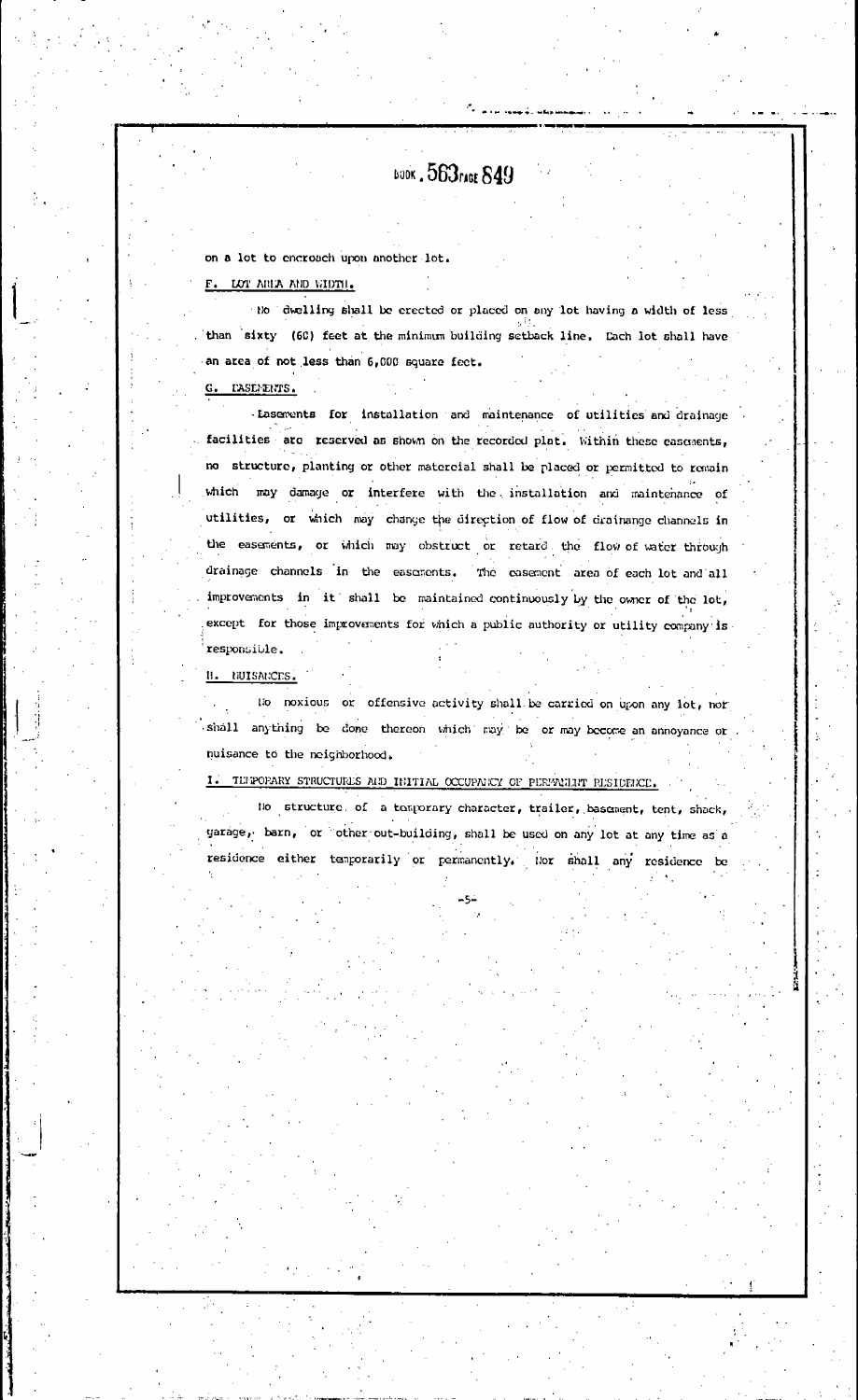# **BOOK . 563 PAGE 850**

occupied initially until its completion has been approved by the Architectural Landscaping shall be completed within the time limits after Committee. occupancy and after in that manner agreed to between owner and the Committee at time of completion.

 $J.$  sices.

to sign of any kind shall be displayed to the public view on any lot except one professional sign of not more than one (1) square foot, one (1) sign of not more than five (5) square feet advertising the property for sale or rent, or signs used by a builder to advertise the property during the construction and sales period.

K. OIL AND MINING OPERATIONS.

No oil drilling, oil development operations, oil refining, quarrying, or mining operations of any kind shall be permitted upon or in any lot, nor shall oil wells, tanks, tunnels, mineral excavations or shafts be permitted upon or in any lot.

L. LIVESTOCK AND POULTRY.

No animals, livestock, or poultry of any kind shall be raised, bred, or kept on any lot, except that dogs, cats or other household pets may be kept provided that they are not kept, bred or maintained for any commercial purposes. M. CAREAGE AND REFUSE DISPOSAL.

No lot shall be used or maintained as a dumping ground for rubbish. Trash, garbage, or other waste shall not be kept except in sanitary containers. All incinerators or other equipment for the storage or disposal of such material shall be kept in a clean and sanitary condition.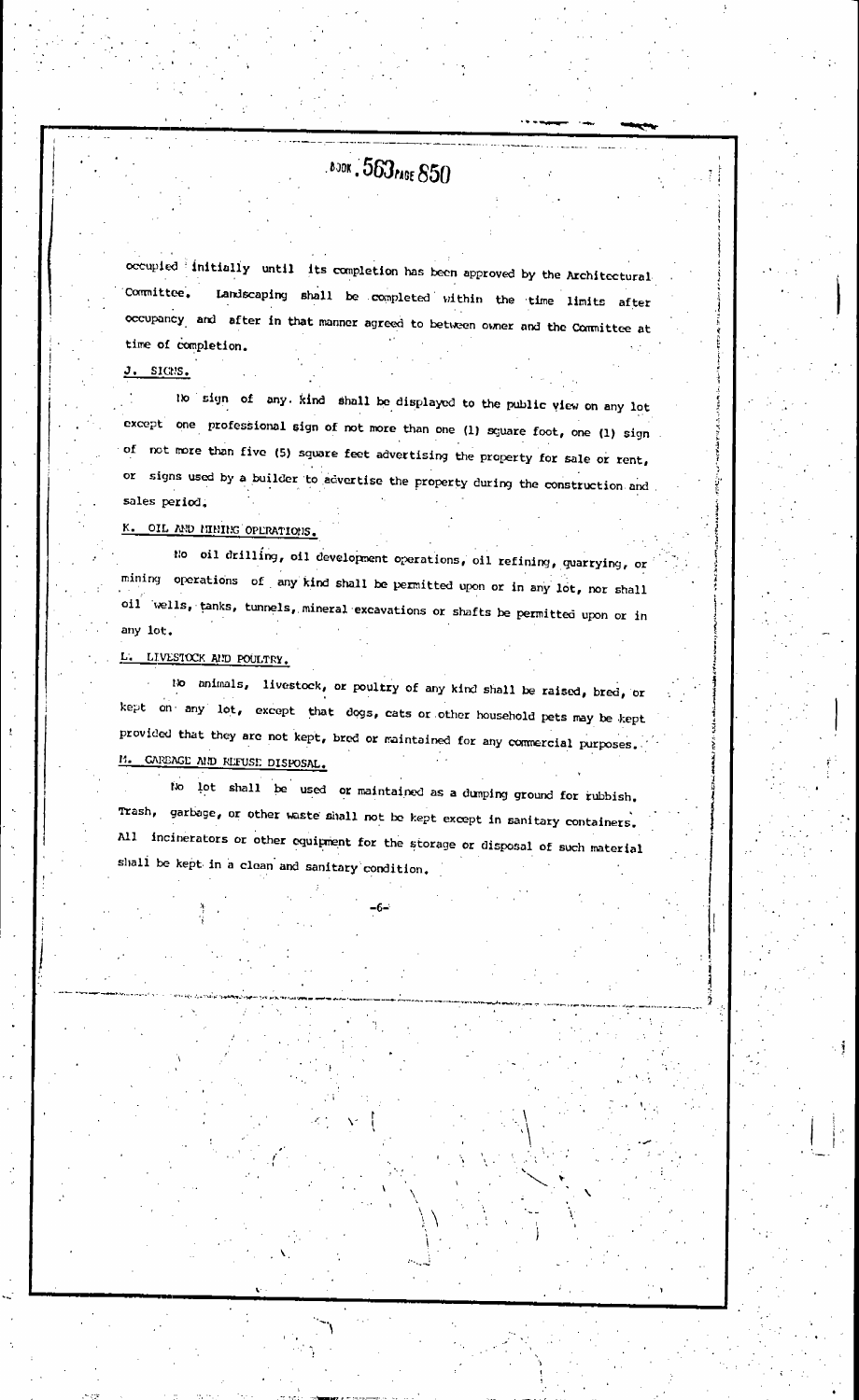# BUOK . 563 PAGE 851

#### N. TATER SUPPLY.

No individual water-supply system shall be permitted on any lot. Water supply for every lot shall be obtained from the public water system, maintained by the City of Alamogordo, New Mexico.

O. SENAGE DISPOSAL.

No individual sewage-disposal system shall be permitted on any lot. Sewage disposal for every lot shall be by means of the public sewage-disposal system, maintained by the City of Alamogordo, New Mexico. P. SIGHT DISTANCE AT INTERSECTIONS.

No fence, wall, hedge, or shrub planting which obstructs sight lines at clevations between two (2) and six (6) feet above the roadways shall be placed or permitted to remain on any corner lot within the triangular area formed by the street property lines and a line connecting them at points twenty-five (25) feet from the intersection of the street lines, or in the case of a rounded. property corner from the intersection of the street property lines extended. The same sight-line limitations shall apply on any lot within ten (10) feet from the intersection of a street property line with the edge of a driveway or alley pavement. No tree shall be permitted to remain within such distances of such intersectons unless the foliage line is maintained at sufficient height to prevent obstruction of such sight line.

PART III. ARCHITECTURAL CONTROL COMMITTEE.

ILIBERSHIP.

The Architectural Control Committee is composed of:

1. Denny L. O'Hara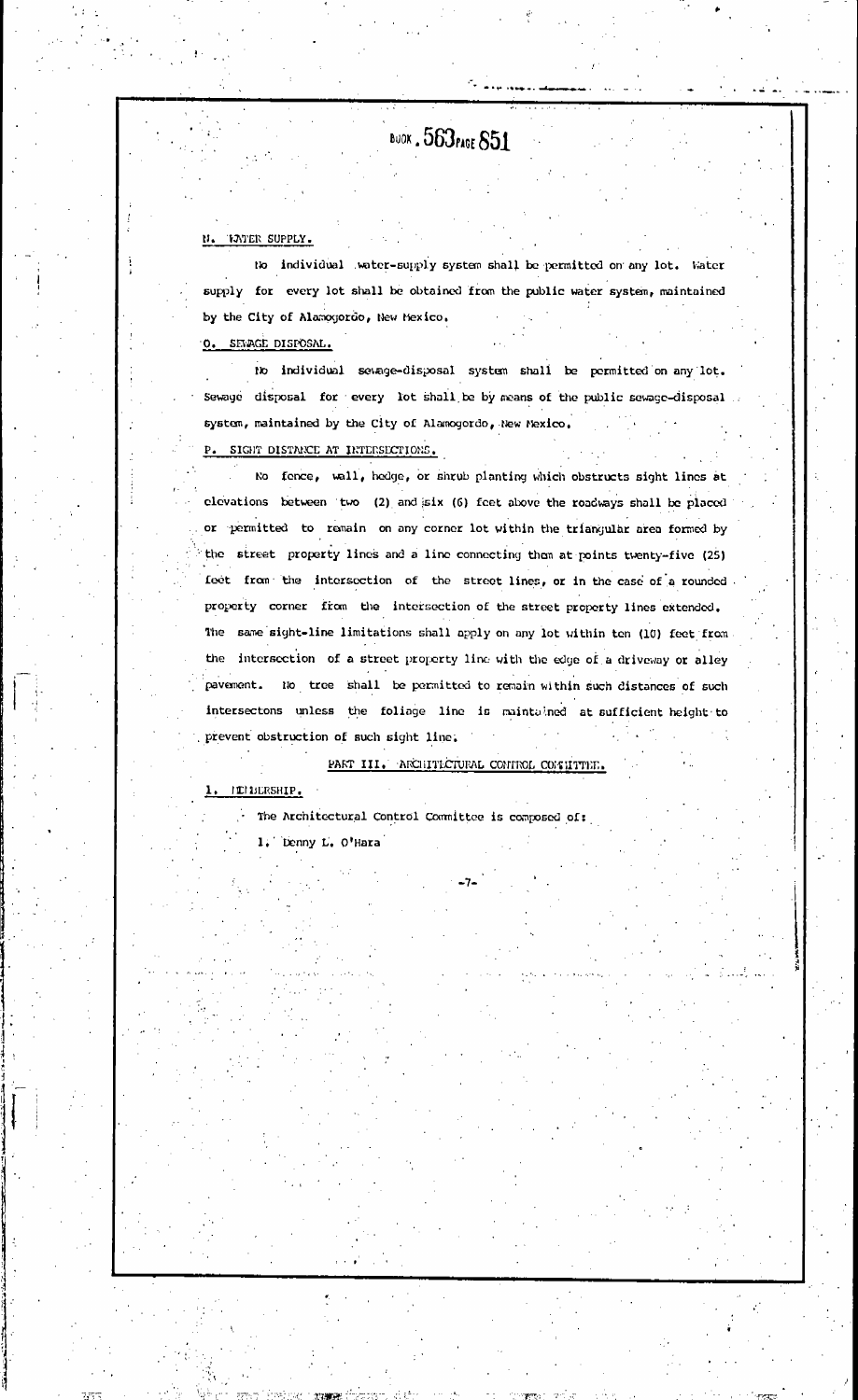# **BUOK . 563 rAGE 852**

607 S. White Sands Blvd. Alamoyordo, New Mexico 88310

Denny F. O'Hara  $2.1$ 607 S. White Sands Blvd. Alamogordo, New Hexico 88310

Michael O'Hara<br>607 S. White Sands Blvd. 3. Alamogordo, New Mexico 88310

A majority of the committee may designate a representative to act for it. In the event of death or resignation of any momber of the committee, the remaining members shall have full authority to designate a successor. Neither the monbers of the committee, nor its designated representatives, shall be entitled to any compensation for services performed pursuant to this covenant. At any time, the then record owners of a majority of lots shall have the power through a duly recorded written instrument to change the manbership of the committee or to withdraw from the committe or to restore to it any of its powers and duties.

#### 2. PROCEDURE.

The committee's approval or disapproval as required in these covenants shall be in writing. In the event the committee, or its designated representative, fails to approve or disapprove within thirty (30) days after plans and specifications have been submitted to it, or, if no suit to enjoin the construction has been commenced prior to the completion thereof, approval will not be required and the related covenants shall be deemed to have been fully complied with.

#### PART IV. GENERAL PROVISIONS.

1. TOLERANCE.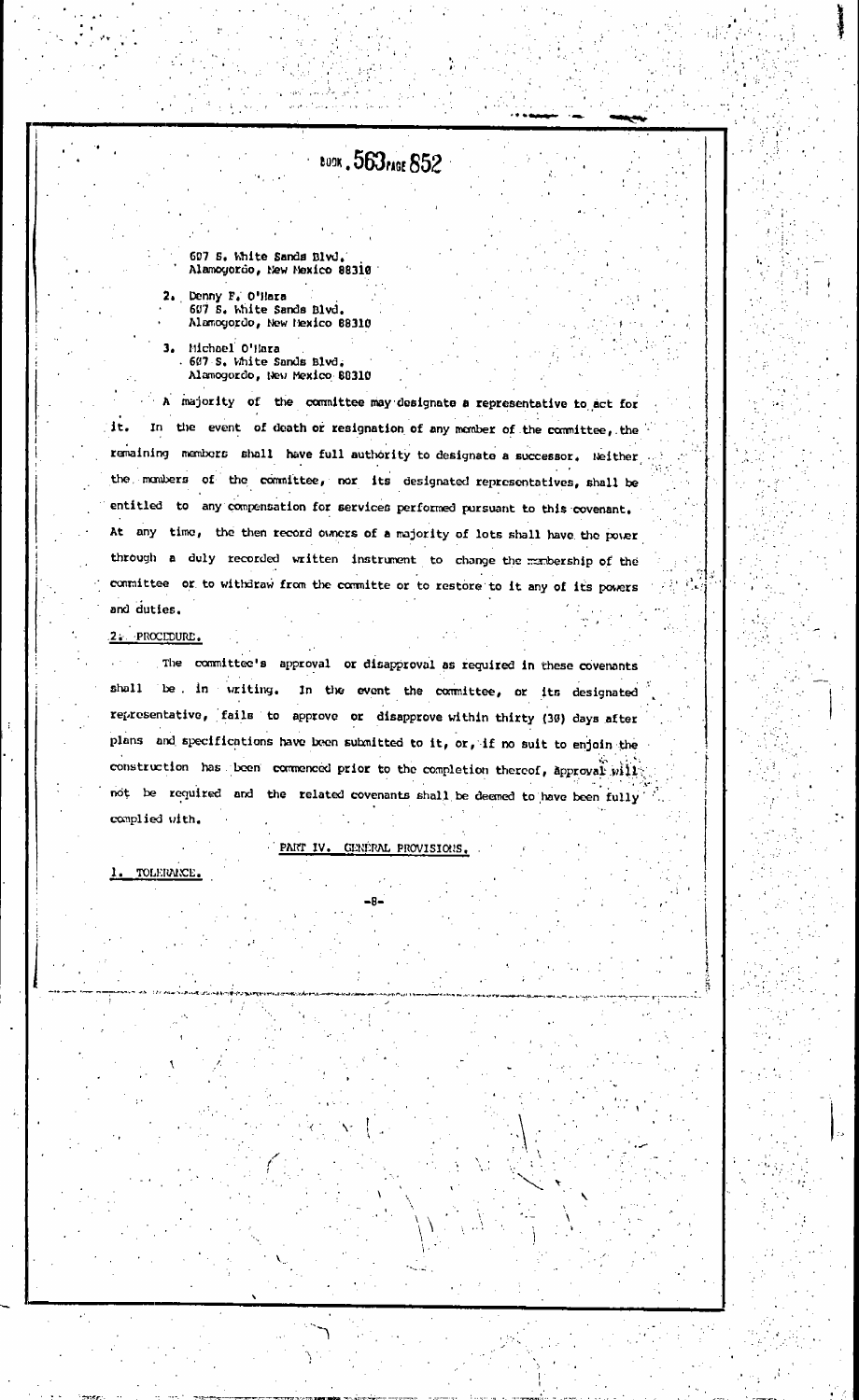# **BUDK . 563 PAGE 853**

A six (6") inch tolerance by reason of mechanical variance of construction is allowed for minimum distance requirements from lot line.  $2.$  TERM.

These covenants are to run with the land and shall be binding on all parties, their successors, assigns and privies and all persons claiming by, through or under them for a period of thirty (30) years fom the date these covenants are recorded. After this period the covenants shall be automatically extended for successive periods of ten (10) years unless an instrument signed by a majority of the then owners of the lots has been placed of record in the County Clerk's Office, requesting amending or agreeing to change the covenants in whole or in part. Votes shall be counted on the basis of one (1) vote for each lot owned.

#### 3. EUFORCE/LINT.

Enforcement shall be by proceedings at law or in equity against any person or persons violating or attempting to violate any covenant either to restrain violation or to recover damages.

#### 4. SEVERABILITY.

Invalidation of any one of these covenants by judgment or court order or by ordinance of the City of Alamogordo, New Mexico shall in nowise affect any of the other provisions which shall be and remain in full force and effect.  $5.$  NEUDITRY

These covenants may be amended [in whole or in part] at any time an instrument signed by a majority of the owners of the lots has been recorded